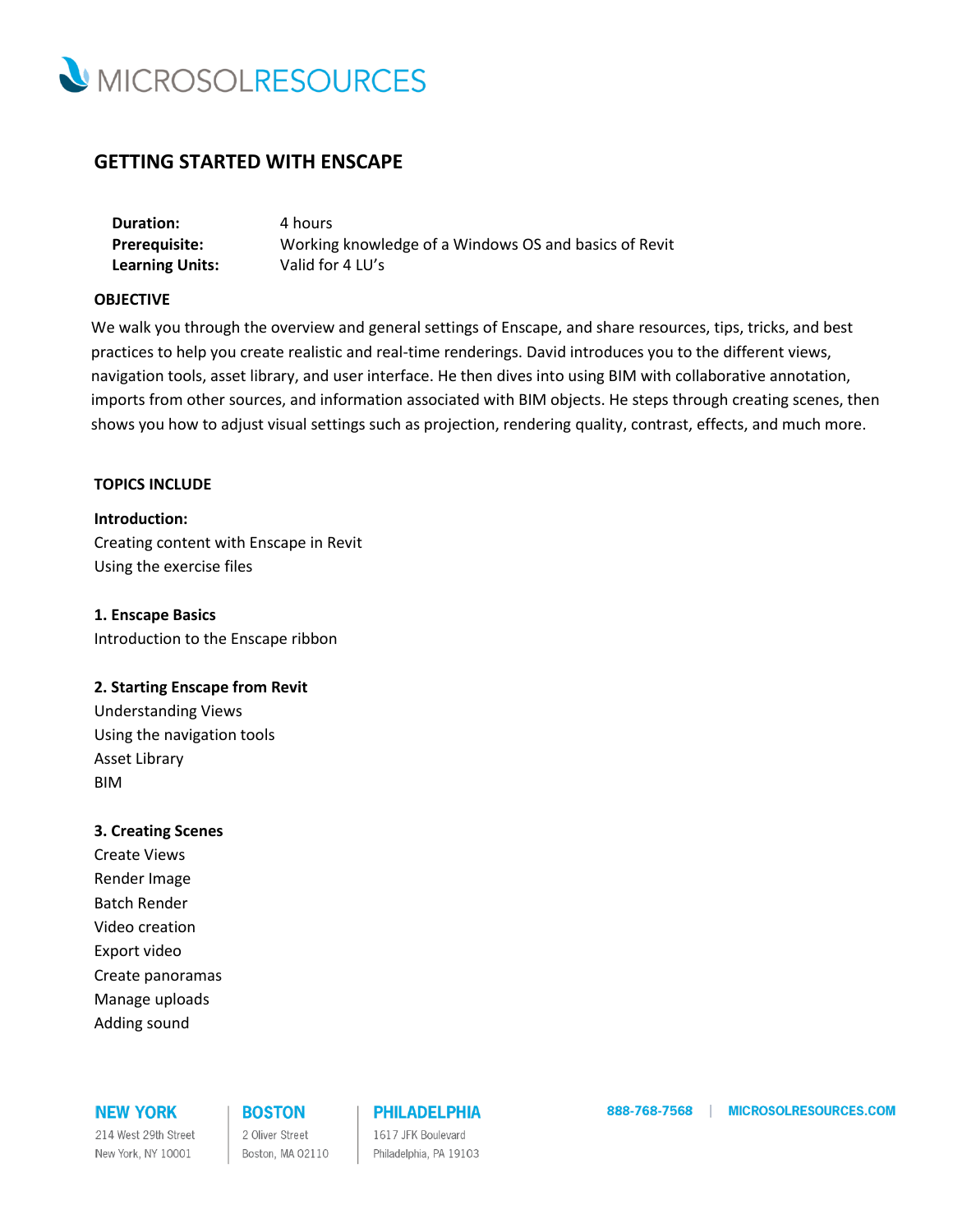

VR headset Export the project

### **3. Visual Settings: Rendering and Image**

Style Projection Exposure Field of view Depth of field Rendering quality Contrast Color and saturation Effects

## **4. Visual Settings: Atmosphere and Capture**

Fog Illumination Wind Horizon Clouds Materials Output tab

## **5. General Settings**

Customization Input Devices and sound General settings Revit

## **6. BIM**

Collaborative annotation Create Issues Displaying Issues Other sources Information